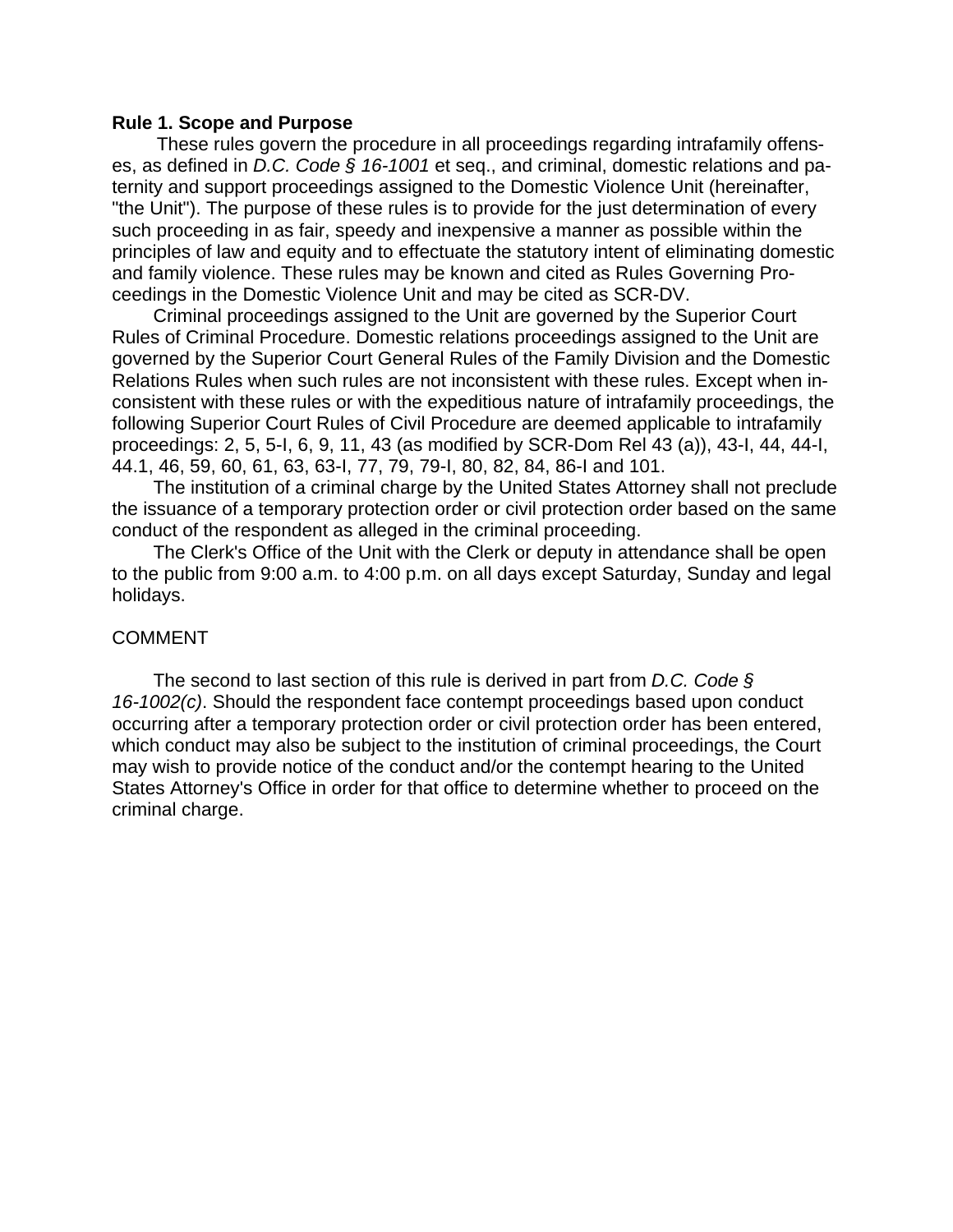## **Rule 2. Commencement of Action**

(a) Petition. Filing a petition pursuant to *D.C. Code § 16-1003(a)* shall commence an intrafamily proceeding. The petition shall be signed under oath and shall recite the facts and circumstances upon which the petitioner(s) believe(s) that one or more intrafamily offense(s) are threatened or have been committed. If more than one respondent is named in the pleadings, petitioner shall file an additional copy of the petition for each respondent named. A petitioner filing for a temporary protection order also shall file a proposed temporary protection order, either completed or in blank.

(b) Amendment or supplementation. The petition may be amended or supplemented at any time prior to the conclusion of the hearing on the merits. Such amendments or supplements shall be under oath. Written amended or supplemental petitions shall be served pursuant to Domestic Violence Unit Rule 3, provided that such service shall be accomplished prior to the date set for hearing the petition. Oral motions to amend or supplement the petition made during the hearing shall be granted in the absence of a showing of prejudice to the respondent. When prejudice is shown the Court may grant the motion but allow respondent a continuance pursuant to Domestic Violence Unit Rule 4 in order to allow time to prepare a defense.

(c) Consolidation with other matters. In any criminal, family, or intrafamily case filed in the Domestic Violence Unit, the Clerk will identify (1) any other civil, family, probate or intrafamily case involving the same parties, and (2) any other criminal or intrafamily domestic violence case involving either party. The Clerk will note the existence of all such cases on the front of each separate case jacket. At every hearing in a civil, family, probate or intrafamily case, the Clerk also will provide all identified case jackets or electronically-generated equivalent to the presiding judicial offer. The Clerk will continually update these case references. When there is a finding of an intrafamily offense, or when, in a criminal case, the defendant and victim have an intrafamily relationship as defined by *D.C. Code § 16-1001(5)(A)(B)*, all divorce, custody, paternity, and child support cases involving parties to cases in the above categories shall be consolidated and heard in the Domestic Violence Unit. However, a judge in the Domestic Violence Unit may certify a matter to another appropriate division of the Court for trial or hearing, with the concurrence of the presiding judge of the Unit and the presiding judge of the division to which the case is certified, to avoid undue delay or when another judicial officer is handling or has handled a related matter.

# COMMENT

The phrase "signed under oath" as used in these rules means either signed before a notary or other appropriate officer or signed under the penalty of perjury.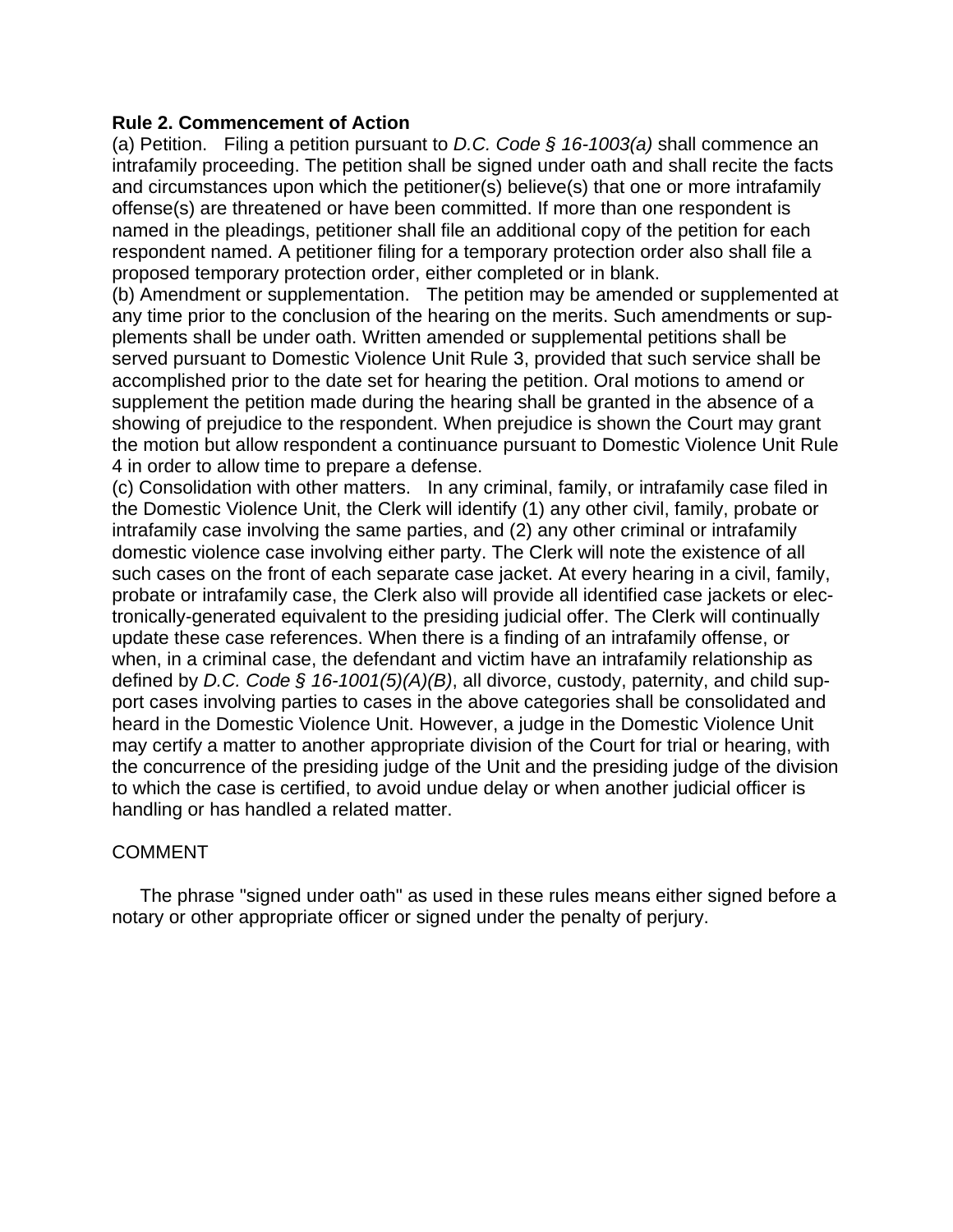### **Rule 3. Service of Process**

(a) Issuance. Upon the filing of the petition, the Clerk shall issue a notice of hearing and order directing appearance, which shall bear the name and seal of the Court and the title of the action. It shall direct the respondent, petitioner and, if appropriate, the family members(s) endangered (or if a child, the person then having physical custody of the child) to appear in court on a date and at a time certain for hearing, which shall be scheduled by the Clerk for the earliest return date possible. An original of the petition and copy for each person named in the petition or other individual whose presence is required shall be presented to the Clerk for issuance.

(b) Service of process.

 (1) Persons authorized to serve process. The Clerk shall deliver the notice of hearing and order directing appearance to the petitioner for service by the District of Columbia Metropolitan Police Department, the United States Marshal or his/her deputy, or any competent person not less than eighteen (18) years of age who is not a party to the action. The service to be made upon the respondent or other person(s) named shall be any form of service authorized by these rules.

 (2) Manner of service. The petition, notice of hearing and order directing appearance shall be served together. Except as provided by paragraph (3) of this subsection, service shall be made upon an individual, other than an infant or an incompetent person, by delivering a copy of the petition personally to the individual, or to the individual's dwelling house or usual place of abode. Delivery of a copy within the context of this rule means handing it to the individual, or leaving it at the individual's dwelling house or usual place of abode with a person of suitable age and discretion then residing therein. Service upon an infant or incompetent person shall be made by serving the petition and notice of hearing and order directing appearance in the manner prescribed by the law of the District of Columbia or the law of the state in which service is made.

 (3) Alternative service. If at the time of the hearing on the petition the Court determines that, after diligent effort, petitioner has been unable to accomplish service in the manner prescribed in paragraph (2) above, the Court may permit an alternative method of service designed to give reasonable notice of the action to respondent. Alternative service may be accomplished by: (A) delivering a copy to the individual's employer by leaving it at the individual's place of employment with a clerk or other person in charge; (B) mailing a copy of the petition and notice of hearing and order directing appearance to respondent by registered or certified mail, return receipt requested; or (C) such other manner as the Court, in its discretion, may deem just and reasonable. Service by mail shall be deemed made as of the date the return receipt is signed.

(c) Return of service. Proof of service shall be made to the Court promptly, and in any event by the date respondent must appear in court. The person making service shall submit a declaration signed under oath stating the date, place, and manner of service, including the name of the person served and specific facts from which the Court can determine that the person meets the qualifications for receipt of process set out in sections (b)(2) or (b)(3) of this rule. If service is made by registered or certified mail, the signed return receipt shall be attached to a declaration signed under oath which shall specifically state the following: the caption and number of the case; the date upon which the petition and notice of hearing and order directing appearance were mailed and by whom they were mailed; and, if the return receipt does not purport to be signed by the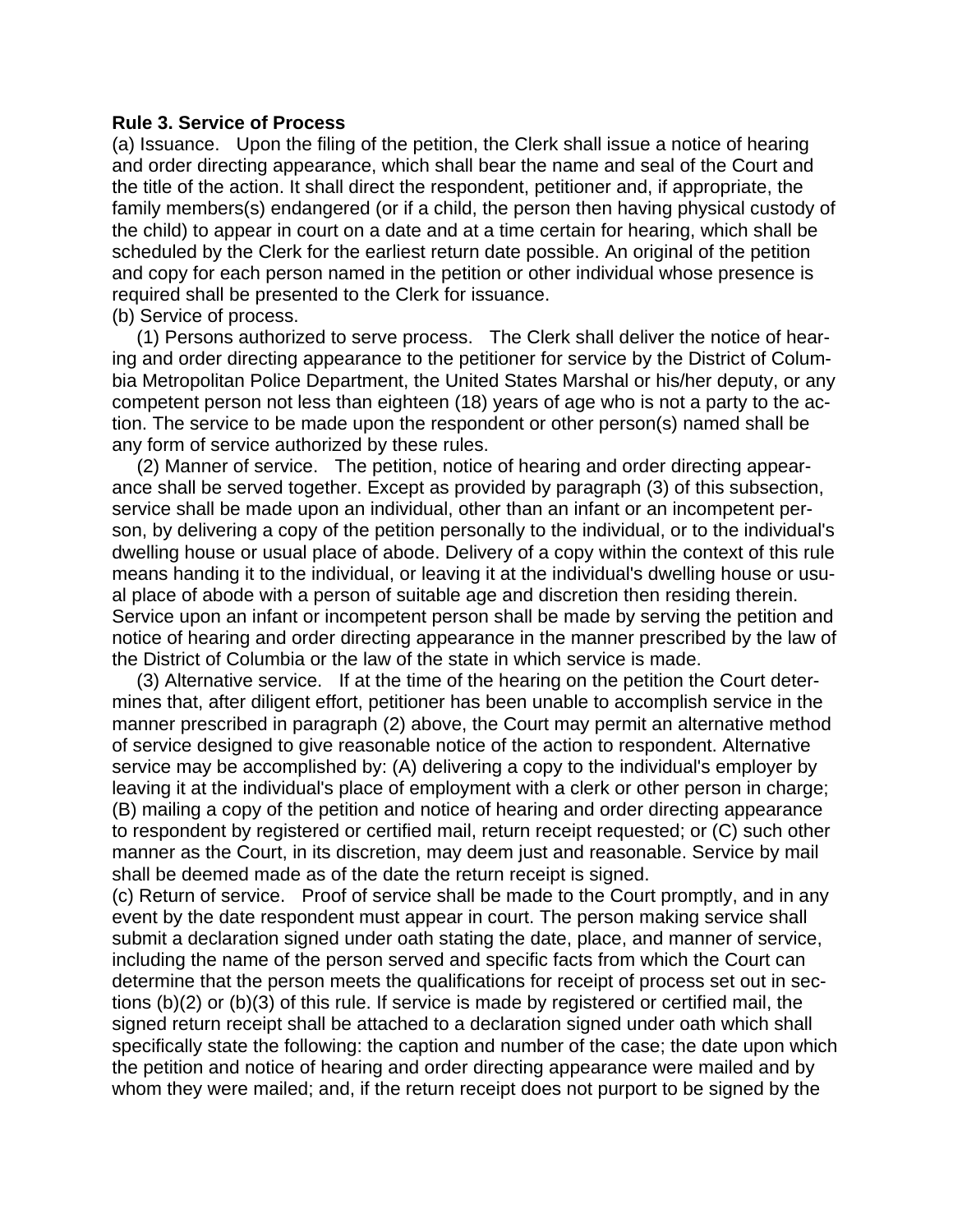party named in the petition, specific facts from which the Court can determine that the person meets the qualifications for receipt of process set out in sections (b)(2) or (b)(3) of this rule. Court forms provided by the Clerk may be used for return of service but are not required. Failure to make proof of service does not affect the validity of the service. If the person making service is a law enforcement official, said declaration need not be under oath and may be transmitted by facsimile copy from a court of competent jurisdiction to the Clerk of this Court.

(d) Amendment of return of service. At any time in its discretion and upon such terms as it deems just, the Court may allow any proof of service of process to be amended, unless it clearly appears that material prejudice would result to the substantial rights of the party against whom the process issued.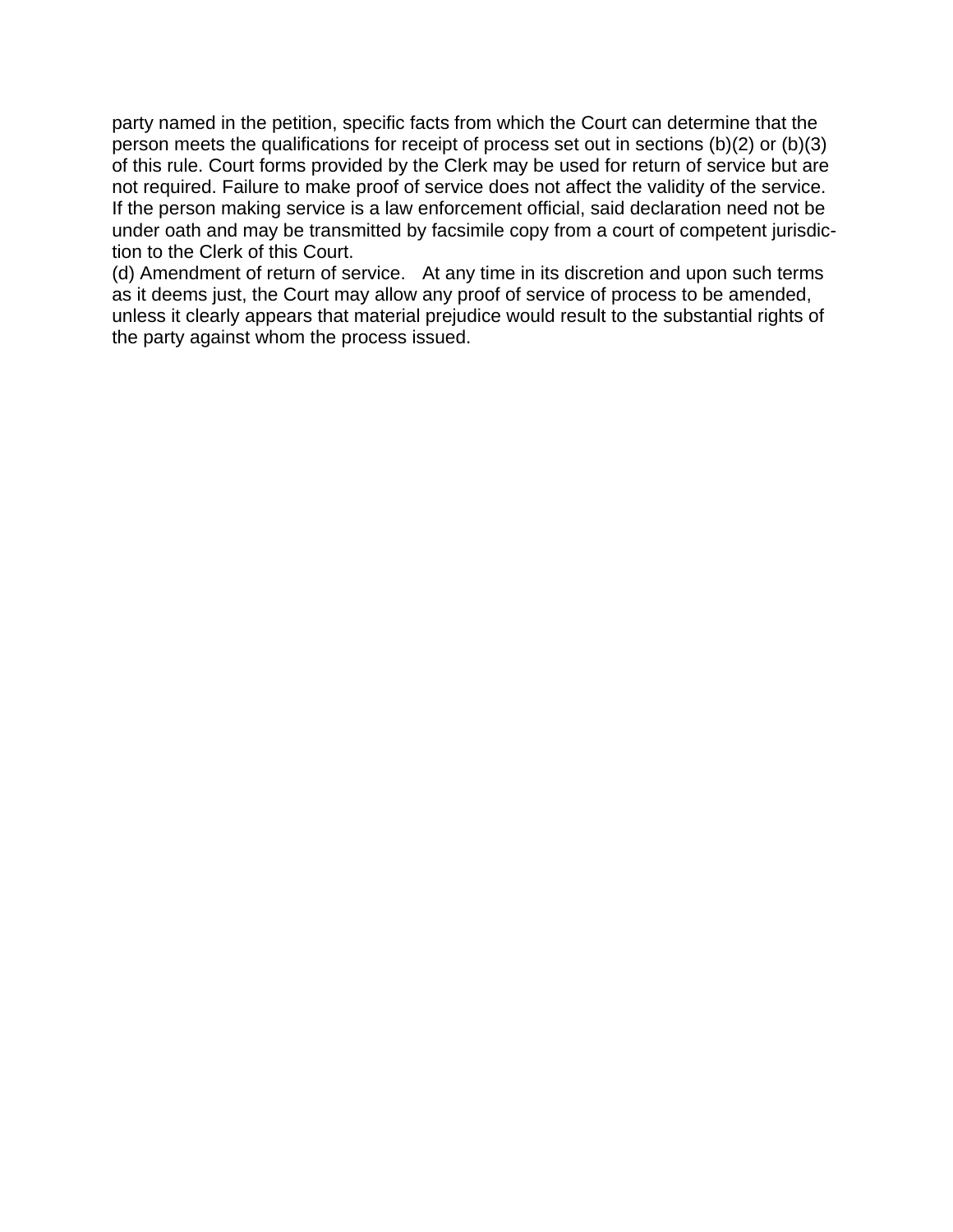### **Rule 4. Continuance**

(a) Request by attorney. Any party seeking a continuance shall file a motion for continuance 48 hours in advance of the hearing. An attorney seeking a continuance in a case when, before filing the motion, he or she knows that the other party is represented by counsel, shall first ascertain whether the opposing attorney will consent to the continuance sought. Only if the movant certifies in writing that despite diligent efforts consent could not be obtained will the Court consider the motion a contested matter. (b) Determination by the court. Continuance requests shall be granted or denied by a judicial officer assigned to hear intrafamily matters. If the Court grants a continuance, the Court may condition that continuance on the granting of a protection order as is justified under the circumstances to cover the continuance period.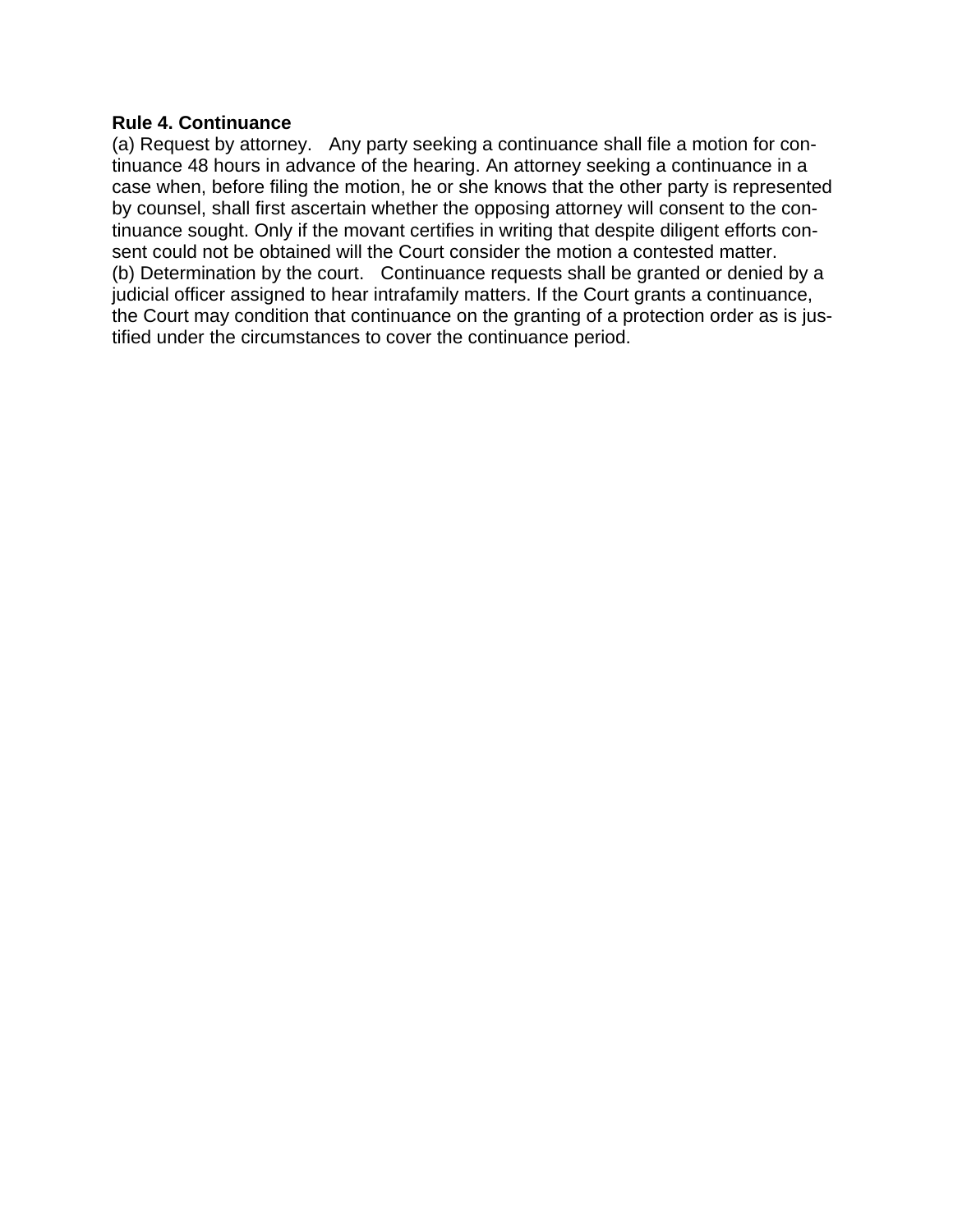### **Rule 5. Failure to Appear**

(a) Bench warrants. The Court may issue a bench warrant if any party fails to appear in accordance with a (1) notice of hearing and order directing appearance which has been served on that party in accordance with Domestic Violence Unit Rule 3, or (2) notice to return to court signed by that party.

(b) Execution of bench warrants.

 (1) Hearing following execution of a bench warrant. Upon execution of a bench warrant issued pursuant to section (a) of this rule, the Court shall hold a hearing no later than the next available court day. If a temporary protection order or civil protection order has previously been issued by the Court but not served upon the party, the party shall be served with a copy of the order in open court. The Court shall notify the respondent, in writing, of any subsequent hearing date and shall require the respondent to sign a notice to return to court.

 (2) Release of respondent following execution of bench warrant. The Court may release the respondent after setting any non-monetary conditions of release deemed necessary to protect the safety or welfare of the petitioner and the petitioner's family, including, but not limited to the issuance of a temporary protection order requiring the respondent to avoid any contact with the petitioner or the petitioner's family. The subsequent hearing will be scheduled on or before the expiration date of any temporary protection order. The Court may release the respondent upon execution of a secured or an unsecured appearance bond, which will be set in an amount which will reasonably assure the appearance of the respondent.

(c) Failure of respondent to appear at hearing on petition for civil protection order. When the respondent fails to appear at a hearing on a petition for a civil protection order, after being served pursuant to Domestic Violence Unit Rule 3 with a notice of hearing and order directing appearance, or having signed a notice to return to court, the Court shall enter the respondent's default and may take ex parte proof of the allegations in the petition that day or set the matter for proof of the allegations at a later date. If the Court sets the matter down for proof on another date, the Court shall send notice of this hearing to the respondent. The Court may also issue a temporary protection order pursuant to Domestic Violence Unit Rule 7A, in which case the date set for hearing shall be prior to expiration of the temporary protection order.

(d) Procedure for ex parte default hearing. If, after a default has been entered pursuant to section (c) of this rule and an ex parte hearing has been held, the Court determines that there is good cause to believe that an intrafamily offense has been committed as alleged in the petition, the Court shall enter a civil protection order as a final order by default. The default order shall not be set aside unless, no later than ten (10) days after service of the civil protection order, in accordance with Domestic Violence Unit Rule 3, the respondent files a motion to vacate the default order, signed under oath, showing both good cause for the failure to appear and grounds which, if proved, would be sufficient to prevent the issuance of the civil protection order in whole or in part. The respondent shall serve the motion on petitioner in accordance with Domestic Violence Unit Rule 3. A hearing may be held on the motion to vacate.

(e) Procedure upon failure of the petitioner to appear. When the petitioner fails to appear at a hearing, the Court may dismiss the petition without prejudice, or may continue the case for further hearing.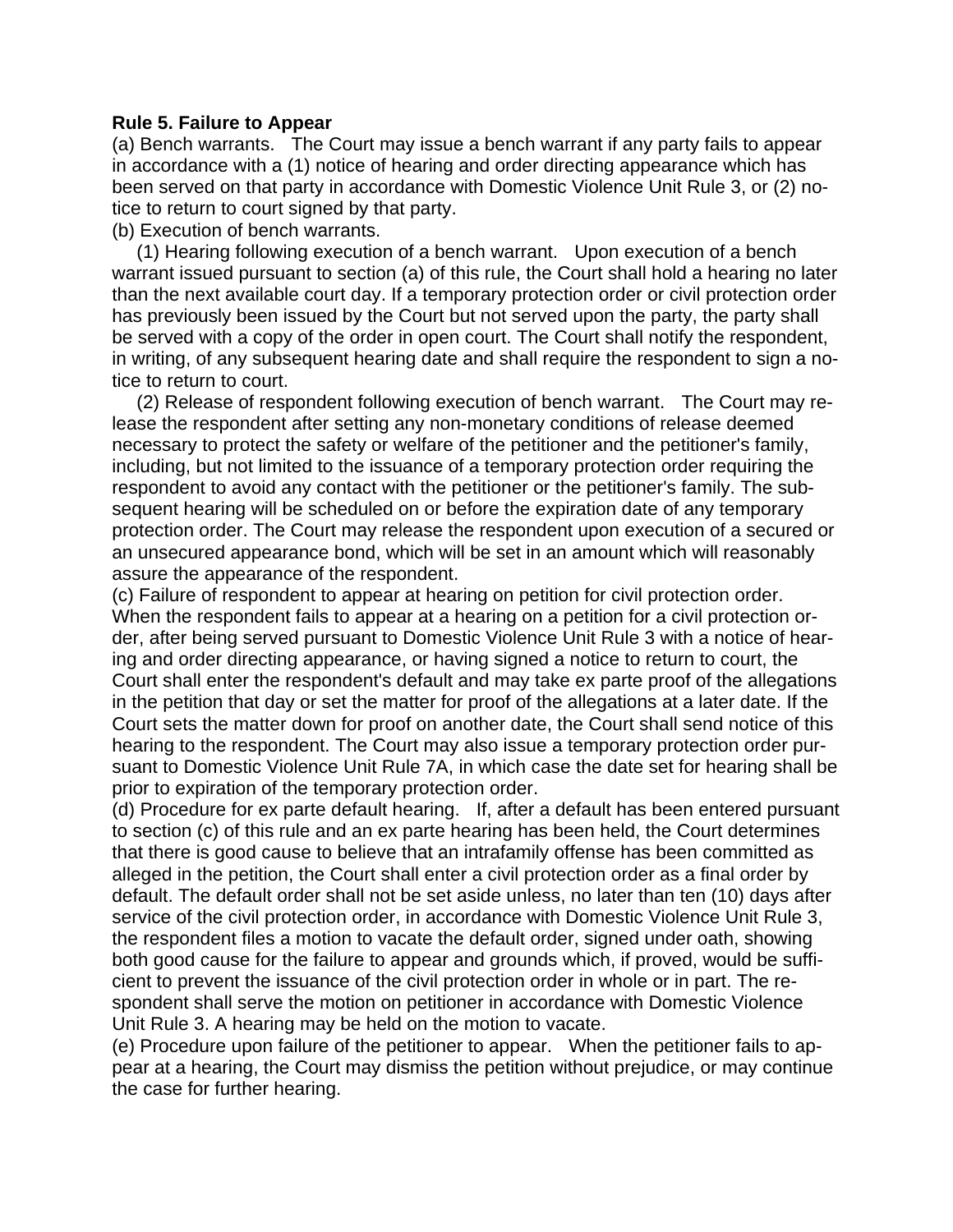# COMMENT

Several factors may be considered in determining whether to hold a default hearing on the same day the default is entered or at a later date. These factors include, but are not limited to: (1) whether the relief sought is focused primarily on violence prevention, or whether it also includes more complex issues such as custody and child support; and (2) whether the Court has a reliable address for the respondent, or whether s/he is unlikely to actually receive the notice of a subsequent default hearing.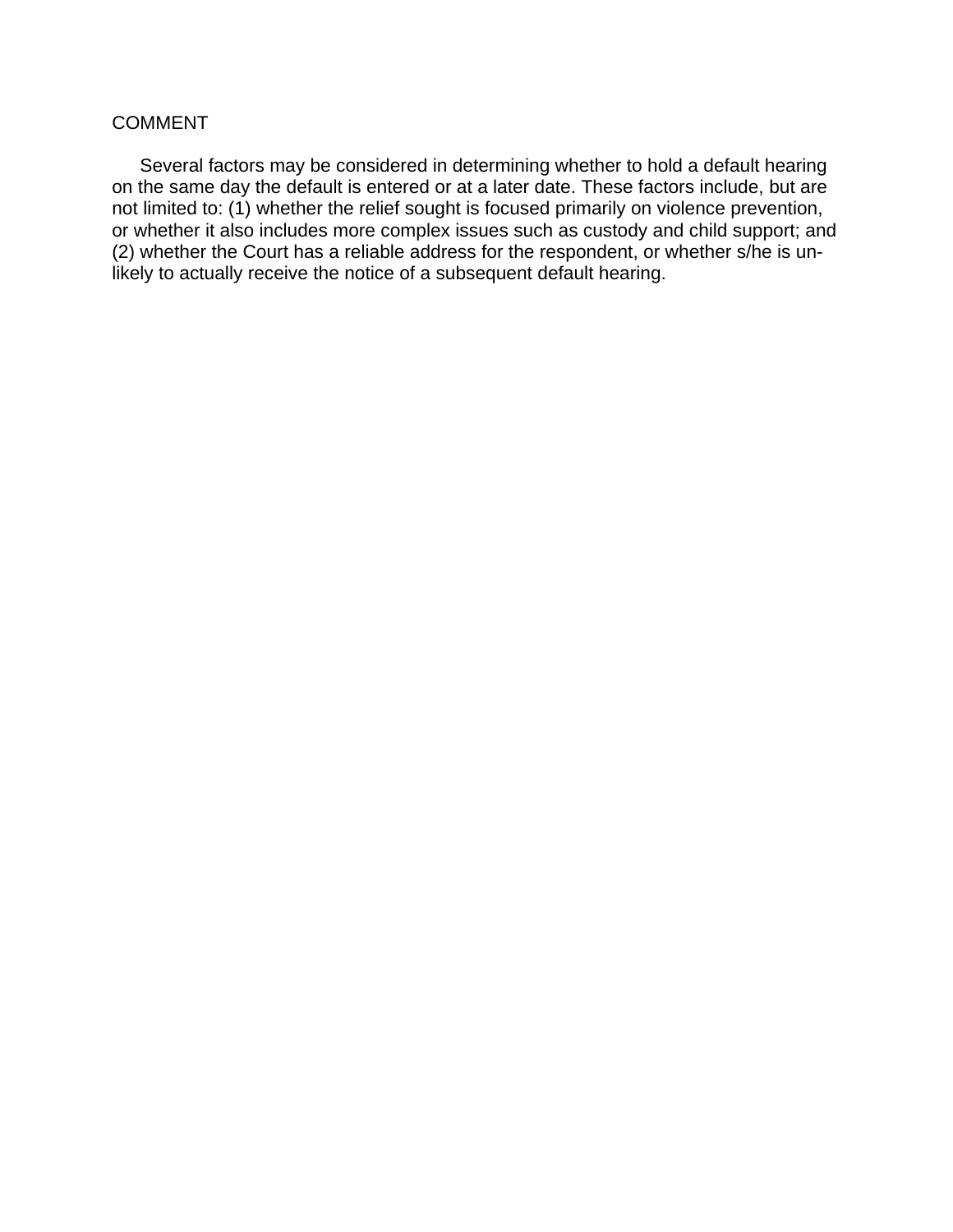# **Rule 6. Form of Pleadings**

(a) Pleadings. There shall be a petition and an answer. No other pleading shall be allowed unless authorized by the Court.

(b) Caption; names of parties. Every pleading and motion shall contain a caption setting forth the name of the court, the title of the action, the names of the parties, the file number and the type of pleading or motion.

(c) Stationary and locational information. Pleadings and motions may be filed on court forms or on plain white paper, approximately 11 inches long and 8 1/2 inches wide, and shall state under the caption the jurisdictional basis for the request, the nature of the pleading and the relief requested. Pleadings using court forms need not be typed, but shall be legible. All pleadings and other papers shall set forth in the caption the name and full residence address of the parties, if known. A petitioner shall not be required to state his or her residential address, provided that the name and address of his or her attorney or a third person willing to accept mailings for the petitioner is substituted. A paper which has a substituted address shall be clearly marked to indicate that the substitution has been made. If no substituted address is available, a petitioner may request that the Court retain his or her address under seal.

(d) Nonconformance with above. A pleading or other paper that does not meet the requirements of this rule shall not be accepted for filing.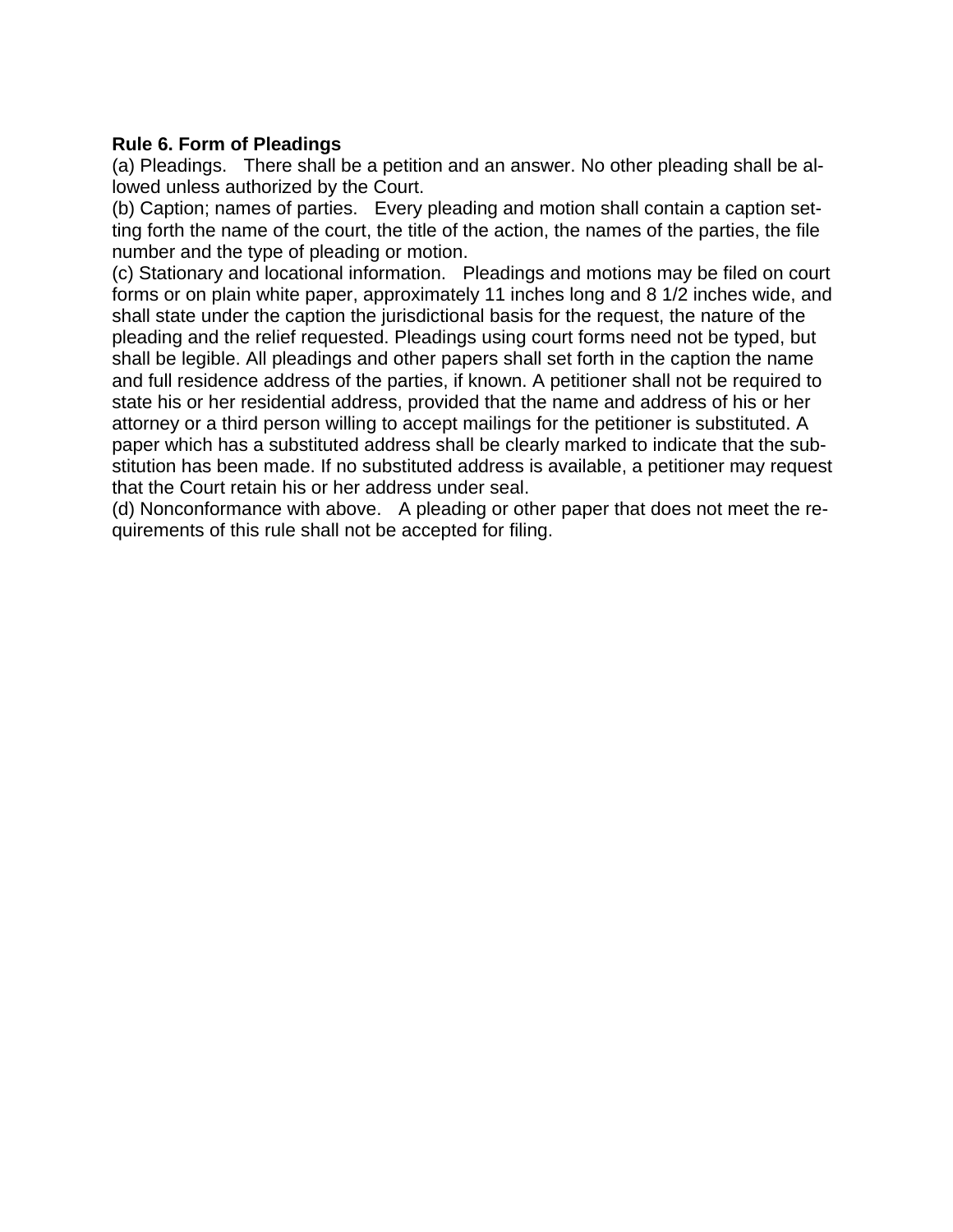## **Rule 7. Motions**

(a) Filing and service. All motions (including but not limited to those to adjudicate contempt, to modify, extend and/or dismiss civil protection orders) shall be filed with the Court. Motions shall be in writing, but need not be written on court forms. Upon the filing of a motion, the Clerk will issue a notice of hearing and order directing appearance that shall be served along with that motion. Statements of points and authorities and proposed orders need not accompany any motions filed in the Unit unless otherwise ordered by the Court.

(b) Service upon adverse party. A copy of any motion filed, other than a motion to adjudicate contempt and any response to such motion, shall be served upon the adverse party (or that party's attorney, if he or she is represented by counsel) either personally in accordance with Domestic Violence Unit Rule 3(b)(2), or by mail. A motion served by first class mail shall contain a certificate of service. When respondent is personally served, return of service in accordance with Domestic Violence Unit Rule 3(c) shall be filed with the Court. A motion to adjudicate contempt shall be served pursuant to Domestic Violence Unit Rule 3(b)(2).

(c) Motion to dismiss. Upon motion by any party, or on its own initiative, the Court may dismiss the petition at any time prior to the entry of a protection order. Such motion shall be in writing and signed under oath if made prior to the hearing date and shall be heard on the date set for the hearing on the petition prior to taking testimony. Oppositions, if any, shall be filed not later than one (1) day before the hearing and shall be signed under oath. Motions to dismiss during the hearing on the petition may be made orally. Upon dismissal of a petition all temporary protection orders based thereon shall be revoked.

(d) Motion for modification and/or extension. Upon motion of any party or on its own initiative, after a hearing, the Court may extend or modify a civil protection order at any time. Motions to extend or modify the civil protection order shall be filed before the expiration date of the civil protection order. If the hearing on the motion to extend or modify cannot be held prior to the expiration date of the civil protection order, the order shall remain in effect until the Court rules on the motion.

(e) Motion for contempt for violation of protection order. When a motion for contempt is filed alleging violation of a civil protection order or temporary protection order, the Clerk shall issue a notice of hearing and an order directing appearance. The motion shall be in writing and shall be signed under oath. The motion and notice of hearing and order directing appearance shall be served personally, in accordance with Domestic Violence Unit Rule 3(b).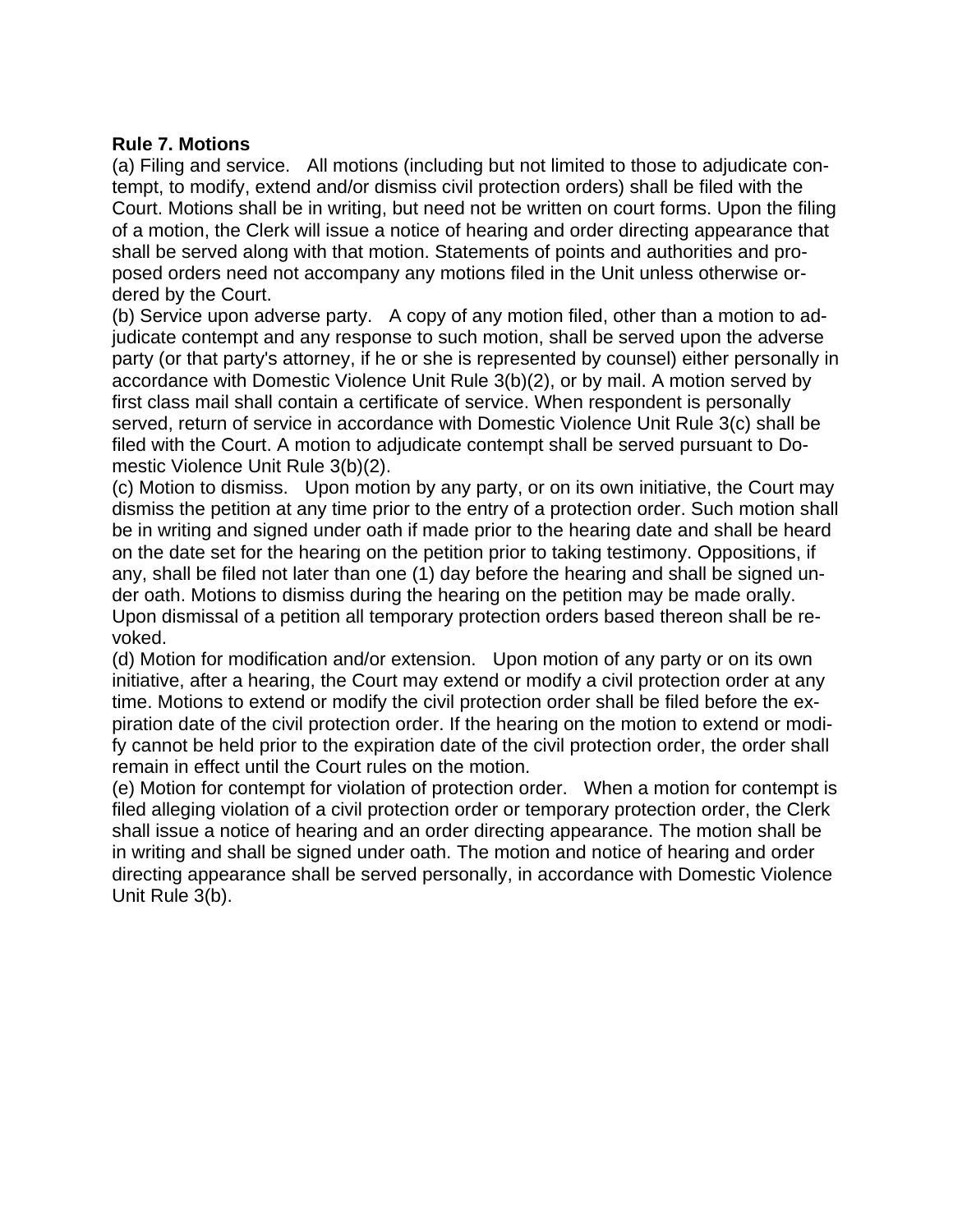# **Rule 7A. Temporary Protection Orders**

(a) Hearing. Upon filing a petition for a civil protection order, a petitioner may, by oral or written motion, request a temporary protection order. The Clerk shall schedule a hearing on the motion for the same day.

(b) Scope of temporary protection order. If the Court determines from testimony or from the petition that the respondent immediately endangers the safety or welfare of a family member, a temporary protection order may be issued ex parte. A temporary protection order shall, by its terms, be of no longer than fourteen (14) days duration from the date it is issued. The temporary protection order may include any of the remedies authorized with the issuance of a civil protection order. The temporary protection order shall be served on the respondent, pursuant to Domestic Violence Unit Rule 3. (c) Scheduling of hearing on petition for civil protection order. In cases when a temporary protection order is issued, the hearing on the petition for civil protection order shall be scheduled for a date on or before the expiration of the temporary protection order. (d) No service upon respondent required. A motion for a temporary protection order need not be served upon the respondent if it appears from the petition for a civil protection order that the safety or welfare of a family member is immediately endangered. (e) Reissuance. The Court may reissue a temporary protection order for a period no longer than fourteen-days (14) duration from the date it is reissued.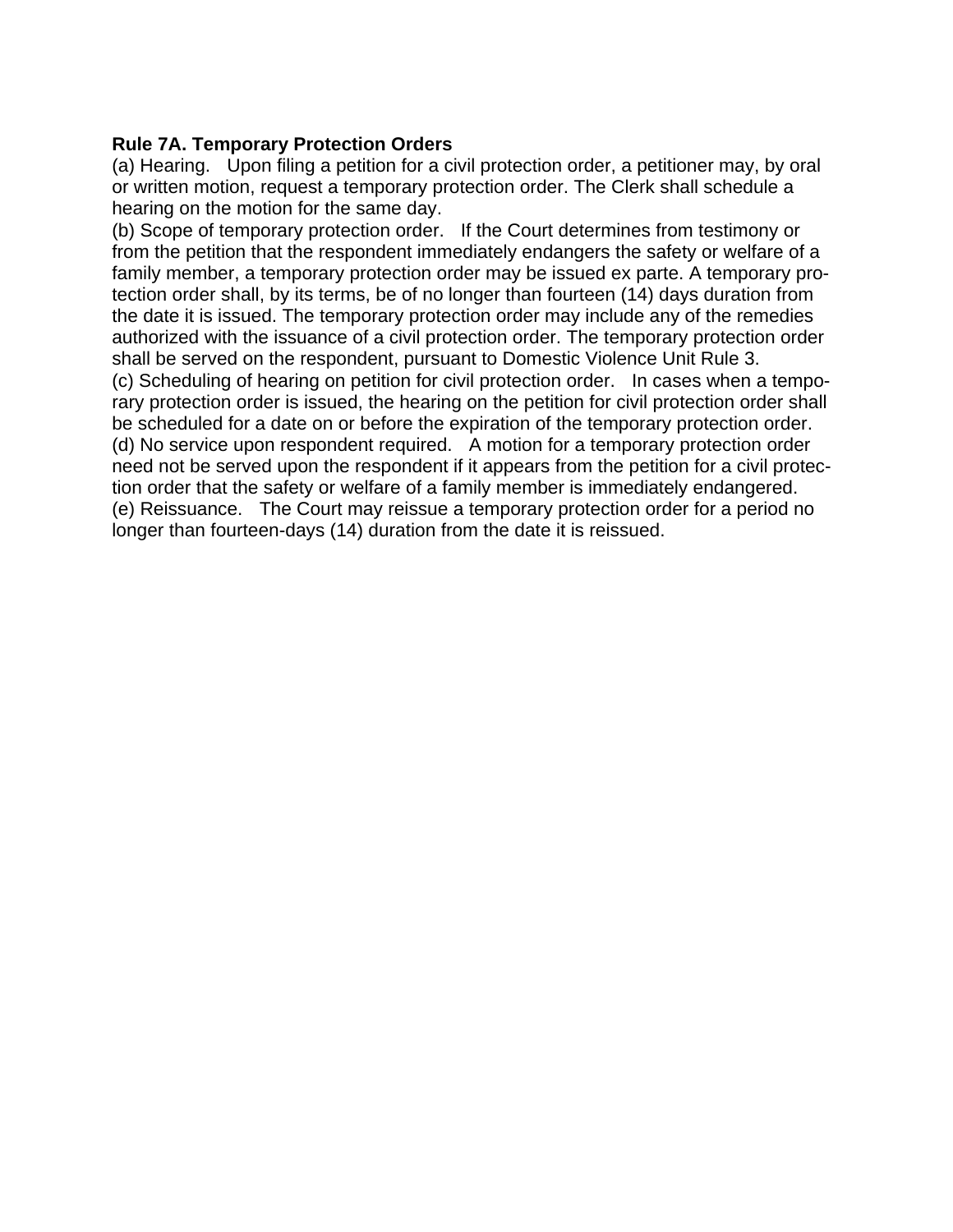### **Rule 8. General Provisions Regarding Discovery**

(a) Discovery methods for civil protection order proceedings. For good cause shown and with due regard for the summary nature of the proceedings, the Court may authorize a party to proceed with discovery from the other party by requests for written interrogatories or production of documents. Prior to any such authorization, a party shall submit to the Court each proposed interrogatory or request for production in writing. Upon leave of the Court, a party may obtain discovery from a non-party pursuant to Superior Court Rules of Civil Procedure. Requests for publicly available Metropolitan Police Department reports may be made directly to the Department. The frequency and use of these methods is limited pursuant to subsections (1), (2), and (3) herein. Every application for discovery shall state whether there is a criminal proceeding pending involving the facts alleged in the petition.

 (1) Scope of discovery in civil protection order proceedings. Unless otherwise directed by the Court, the scope of discovery is limited to matters directly relating to the incident or incidents of abuse alleged in the petition or answer, to medical treatment obtained as a result of those incidents, and to any prayers for relief.

 (2) Sequence and timing of discovery. Discovery may be initiated in any sequence, provided that any discovery methods used shall be initiated within five (5) calendar days of service of the petition on the respondent in civil protection order proceedings. Time for discovery shall not be enlarged if it would delay the scheduled hearing on the petition, provided that the respondent has been served with the petition at least seven (7) days prior to the hearing.

 (3) Protective order. No methods of discovery shall be used or enforced which would require direct contact between the parties if either party objects. Upon motion by a party or witness, the Court may make any order which justice requires to protect a party from annoyance, embarrassment, oppression, or undue burden or expense, including one or more of the following: (a) that discovery be denied; (b) that discovery be granted only on specified terms and conditions; (c) that certain matters not be inquired into or that the scope of discovery be limited to certain matters.

 (4) Responses to discovery. Responses to requests for discovery shall be served on the other party and filed with the Clerk's Office not later than the close of business on the second day prior to the hearing.

 (5) Alternative discovery methods. Requests for discovery by methods pursuant to section (a) above, other than written interrogatories or requests for production of documents, shall be made by written motion with notice that any opposition shall be filed in writing no later than five (5) days after service of the motion. The motion may be decided without a hearing.

 (6) Alternative means for service of discovery requests. When a respondent is ordered not to have contact, direct or indirect, with a petitioner or witness, requests for service of discovery demands or subpoenas shall be made to the Court for service by the Metropolitan Police Department or by such manner as the Court may direct. (b) Discovery methods for criminal contempt proceeding arising out of violation of a temporary protection order or civil protection order. All discovery requests made in privately prosecuted criminal contempt actions shall be presented to the Court for approval. In publicly prosecuted criminal contempt actions, counsel are expected to engage in prompt informal discovery as set forth below: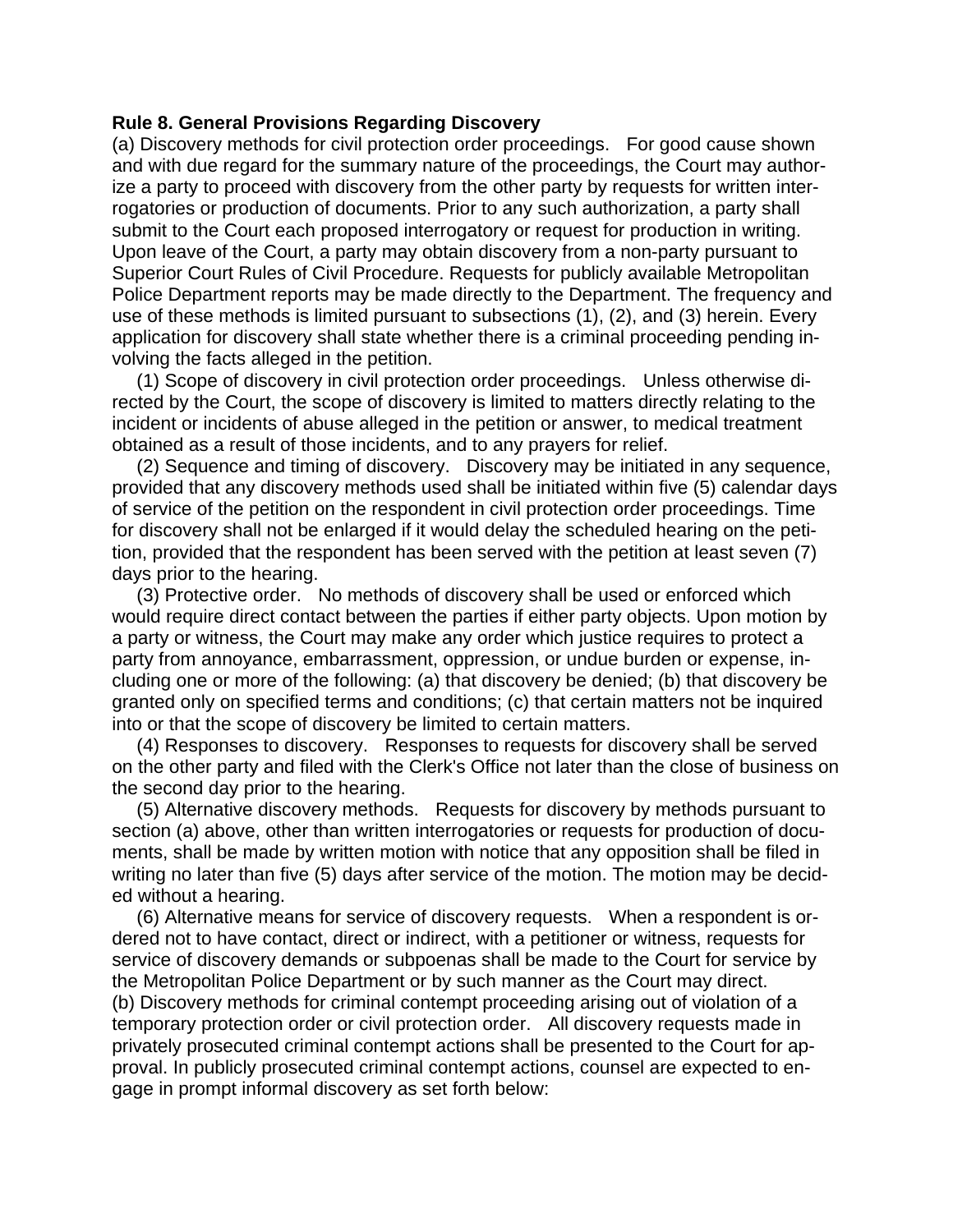(1) Statements of accused. Upon the timely request of an accused, the prosecutor shall disclose to the accused and make available for inspection, copying or photographing any relevant written or recorded statements made by the accused, that portion of any written recording containing the substance of any relevant oral statement made by the accused, within the custody or control of the prosecutor, and the substance of any other relevant oral statement made by the accused if the prosecutor intends to use the statement at trial.

 (2) Prior record. Upon the timely request of an accused, the prosecutor shall furnish to the accused such copy of the accused's criminal record which the prosecutor intends to use for any purpose in the criminal contempt proceedings.

 (3) Documents and tangible objects. Upon the timely request of the accused, the prosecutor shall permit the accused to inspect and copy or photograph books, papers, documents, photographs, tangible objects, buildings or places, or copies or portions thereof, which are within the possession, custody or control of the prosecutor, and which are material to the preparation of the defense, or are intended for use by the prosecutor as evidence in chief at the contempt proceeding, or which were obtained from or belong to the accused.

 (4) Reports of examinations and tests. Upon the request of the accused, the prosecutor shall permit the accused to inspect and copy or photograph any results or reports of physical or mental examinations, and of scientific tests or experiments, or copies thereof, which are within the possession, custody or control of the prosecutor, and which are material to the preparation of the defense or are intended for use by the prosecutor as evidence in chief at the contempt proceeding.

 (5) Expert witnesses. Upon the request of the accused, the prosecutor shall disclose to the accused a written summary of expert testimony the prosecutor intends to use during its case in chief at the contempt proceedings. This summary shall describe the opinions of the witnesses, the bases and the reasons therefor, and the witnesses' qualifications.

 (6) Defense disclosure of evidence. If the accused requests disclosure under subsections (b)(2), (3), or (4) of this rule, upon compliance with such requests, upon request by the prosecutor, the accused shall permit the prosecutor to inspect and copy or photograph books, papers, documents, photographs, tangible objects, or copies or portions thereof, which are in the possession, custody or control of the accused and which the accused intends to introduce as evidence in chief at the contempt proceedings; and to inspect and copy or photograph any results or reports of physical or mental examinations and of scientific tests or experiments, or copies thereof, made in connection with the particular case and within the possession, custody or control of the accused, which the accused intends to introduce as evidence in chief at the contempt proceeding or which were prepared by a witness whom the accused intends to call at the proceeding when the results or reports relate to the witness's testimony.

 (7) Defense disclosure of expert witnesses. If the accused requests disclosure under subsection (b)(5) of this rule and the prosecutor complies, the accused, at the request of the prosecutor, shall disclose to the prosecutor a written summary of expert testimony the accused intends to use at trial. This summary shall describe the opinions of the witnesses, the bases and reasons therefor, and the witnesses' qualifications.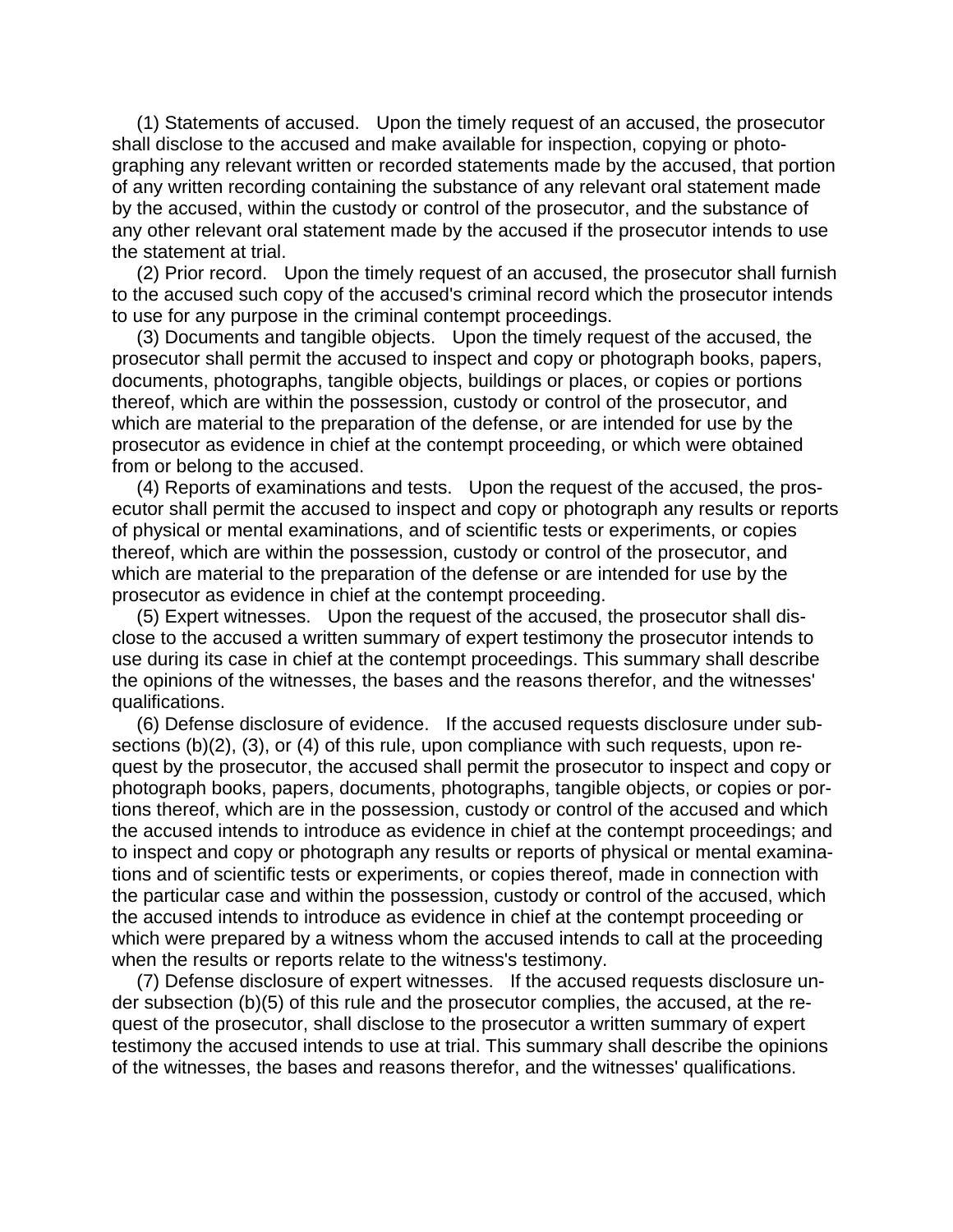(8) Information not subject to disclosure. Except as provided in subsections (b)(1), (2), (3), (4), (5), (6) and (7), this rule does not authorize the discovery or inspection of reports, memoranda, or other internal prosecution or defense documents made in connection with the investigation, prosecution or defense of the case. Except as to scientific or medical reports, section (b) of this Rule does not authorize discovery of statements producible under *18 U.S.C. § 3500* or SCR-Criminal 26.2, which authorities may be relied upon in the discretion of the judicial officer.

 (9) Continuing duty to disclose. If, prior to or during the contempt proceeding, a party discovers additional evidence or material which was previously requested by the other party or ordered to be disclosed, and which is subject to discovery or inspection under this rule, such party shall promptly notify the other party or that other party's attorney or the Court of the existence of the additional evidence or material.

 (10) Protective orders. Upon a sufficient showing the Court may at any time order that the discovery or inspection be denied, restricted or deferred, or make such protective or modifying order as is appropriate.

 (11) Discovery sanctions. If at any time during the course of the proceedings it is brought to the attention of the Court that a party has failed to comply with this rule, the Court may order such party to permit the discovery or inspection, grant a continuance, prohibit the party from introducing evidence not disclosed, or may enter such other orders as it deems just under the circumstances.

### COMMENT

This rule provides respondents charged with criminal contempt in the Unit the same access to discovery as is guaranteed criminal defendants under the Superior Court Rules of Criminal Procedure. There is a preference for publicly prosecuted criminal contempt charges. In such prosecutions the respondent is entitled to the discovery set forth in this rule upon request of the prosecutor as in any other criminal case. In situations when a public prosecutor is not available and the Court appoints a private prosecutor, the Court shall approve discovery requests. This procedure is only meant to guard against a respondent's discovery requests overburdening a private prosecutor. This concern is greater when the petitioner is pro se and is prosecuting the contempt charge.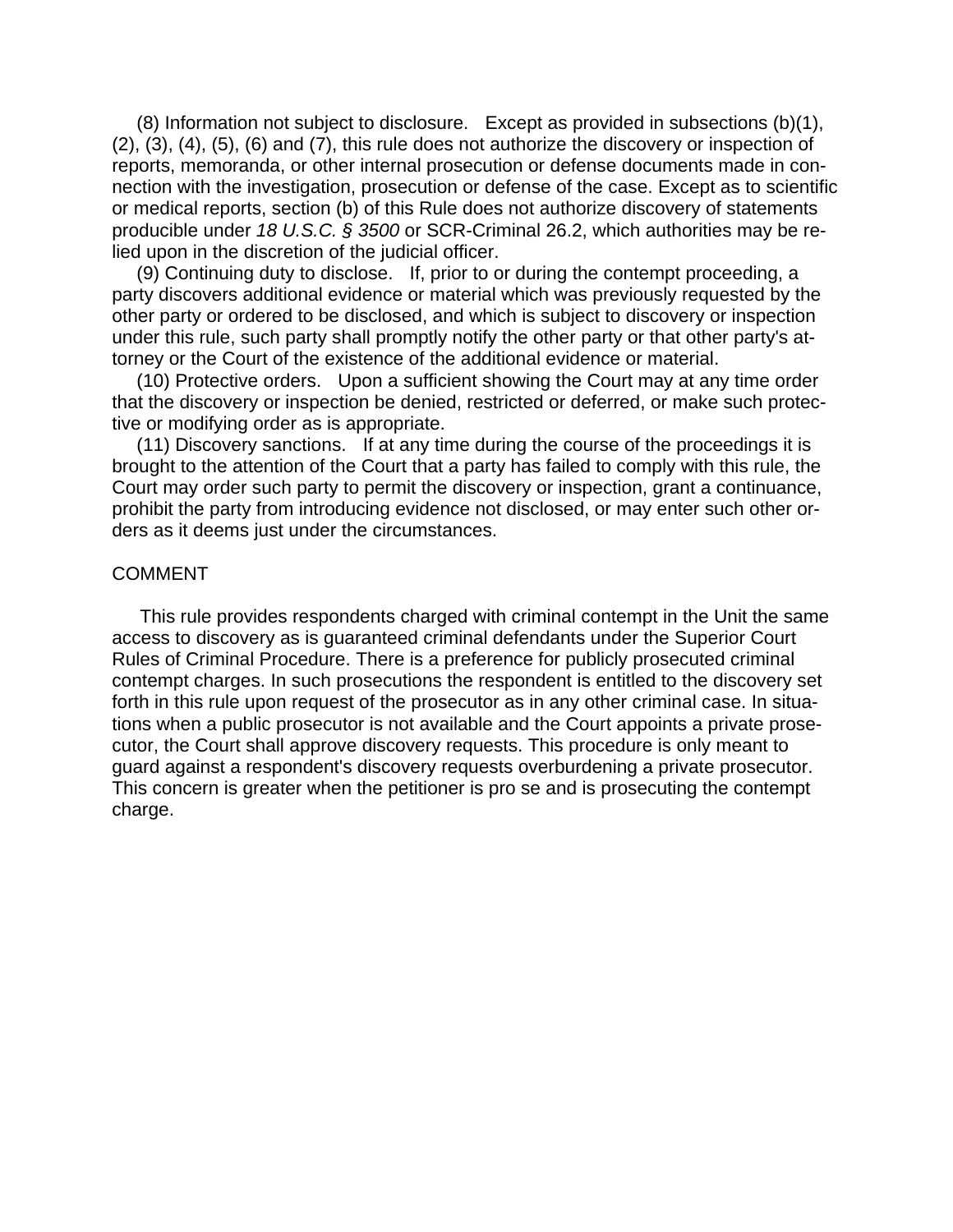## **Rule 9. Conduct of Hearings**

(a) Representation by counsel.

 (1) By private counsel. Whenever a petition for a civil protection order or a motion pursuant to these rules is filed by a petitioner, at his or her initiative, the petitioner and the respondent may be represented by private counsel.

 (2) Representation by the Corporation Counsel. Whenever a petition for a civil protection order or a motion pursuant to these rules is filed by the Corporation Counsel, the Corporation Counsel shall represent the petitioner unless private counsel enters an appearance in the case or the Court permits the Corporation Counsel to withdraw. (b) Evidence.

 (1) Under oath. In all fact-finding hearings the testimony of witnesses shall be taken under oath or affirmation.

 (2) Non-jury hearing. The Court shall, without a jury, hear and adjudicate petitions for civil protection orders and all motions made pursuant to these rules.

 (3) Who may present evidence. Whenever a petition for a civil protection order or a motion pursuant to these rules is filed, both the petitioner and the respondent may present evidence, including their own testimony and testimony of other witnesses, and physical evidence.

(4) Admissible evidence.

 (A) Evidence that is competent, material and relevant shall be admissible at fact-finding hearings.

 (B) Pursuant to *D.C. Code § 16-1005(b)*, notwithstanding *D.C. Code § 14-306*, one spouse shall be a competent and compellable witness against the other and may testify as to confidential communications, but such testimony be inadmissible as evidence in a criminal trial, over the objection of a spouse entitled to claim that privilege.

 (5) Prohibition against use of testimony against respondent in a criminal action. Pursuant to *D.C. Code § 16-1002(c)*, testimony of the respondent in a proceeding for a civil protection order or temporary protection order shall be inadmissible as evidence in a criminal trial except in a prosecution for perjury or false statement.

 (6) Level of proof required for civil protection order. If the Court finds in a fact-finding hearing that there is good cause to believe the allegations in the petition, the Court may issue the civil protection order.

(c) Findings. At the conclusion of a contested hearing, the Court shall make those findings of fact essential to the ultimate conclusion of law.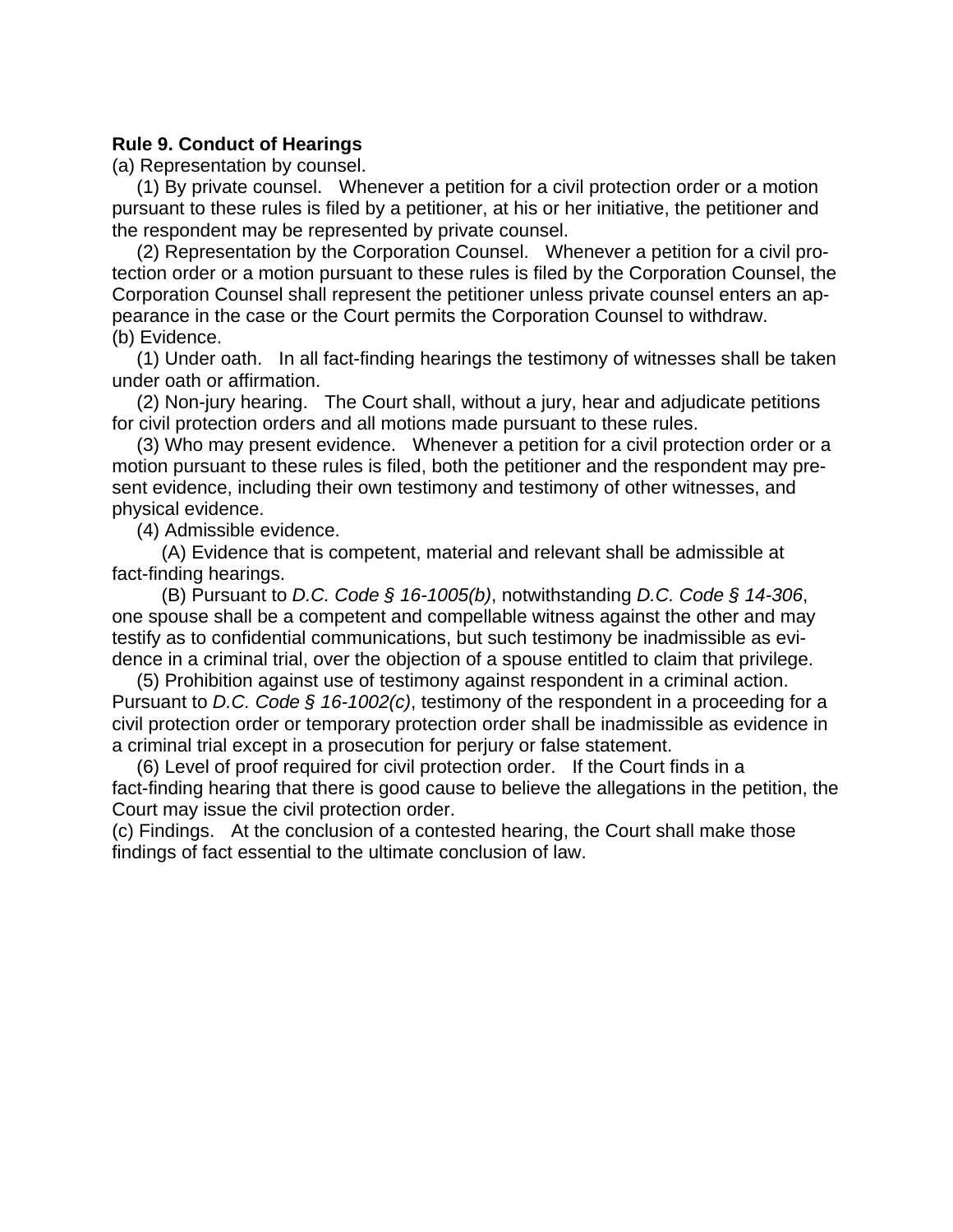## **Rule 10. Dismissal of Action**

(a) Voluntary dismissal. The petitioner, without court order, may dismiss an action at any time before filing of an answer by the respondent or before entry of a civil protection order by filing a notice of dismissal. Unless otherwise stated, the dismissal is without prejudice. If a civil protection order has been entered the action shall not be dismissed over the respondent's objection if the dismissal would seriously prejudice substantial rights of the respondent granted by the order.

(b) Motion to reinstate. Any request to reinstate a case dismissed without prejudice shall be filed in a written motion signed under oath setting forth good cause to reinstate.

## COMMENT

Paragraph (a) of this rule permits the petitioner to dismiss the action at any time so long as there is no prejudice to the other party. In allowing dismissal, the Court may wish to inquire carefully about the voluntariness of the petitioner's actions and advise the petitioner of the right to refile the petition if all other statutory requirements are met. In appropriate circumstances, when the petition has been dismissed more than once, the Court may consider and decide whether the petition should be dismissed with prejudice.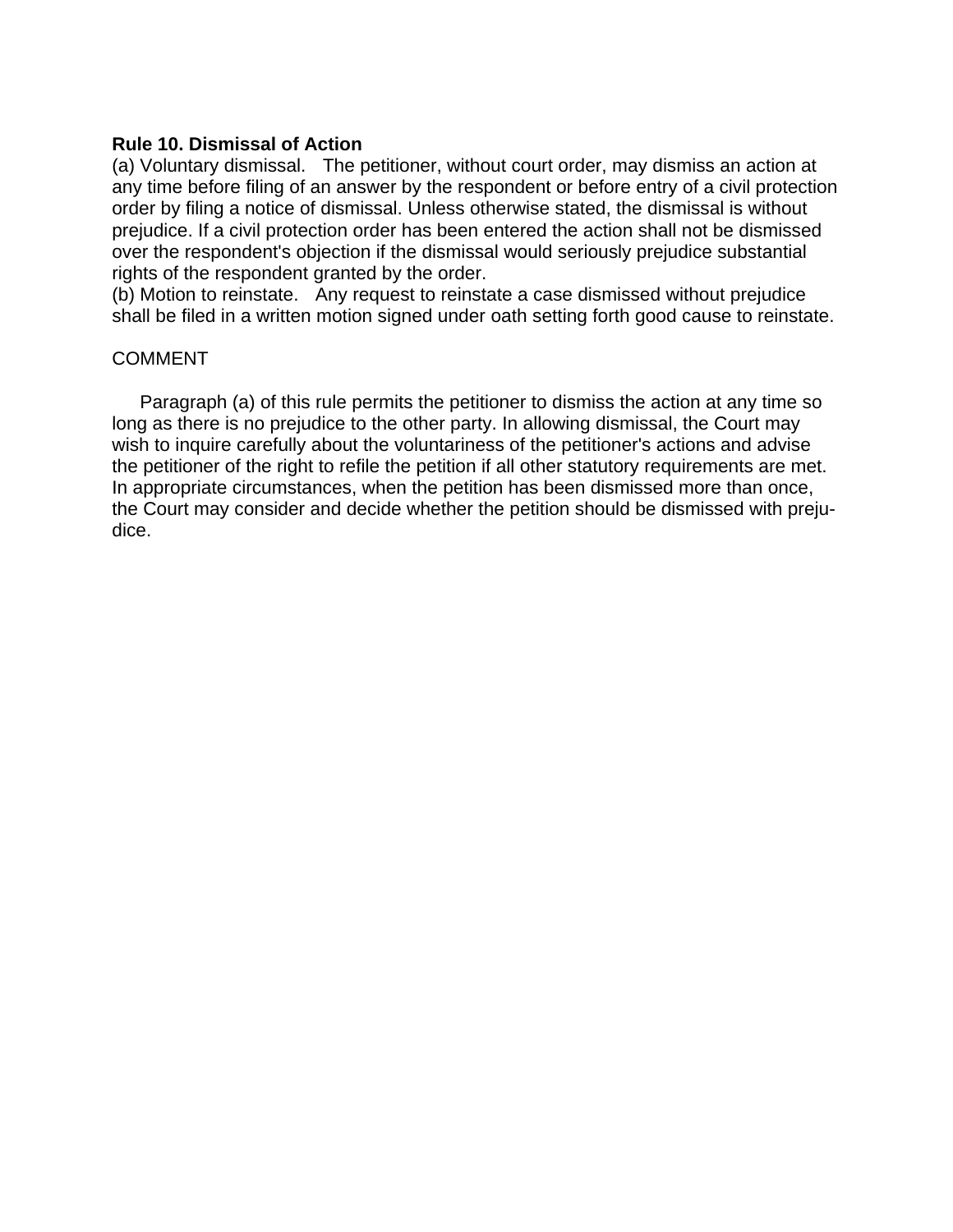## **Rule 11. Issuance of Orders**

(a) Order issued when both parties are present. All protection orders entered by the Court shall be in writing, and a copy shall be hand delivered to each party to the proceedings. The Court shall explain the meaning of the order to the parties and shall advise the parties that violation of the order may result in:

 (1) a criminal contempt prosecution involving a fine or penalty of not more than \$ 1,000, imprisonment for not more than six (6) months, or both; and/or

 (2) a misdemeanor prosecution involving a fine or penalty of not more than \$ 1,000, imprisonment for not more than 180 days, or both.

(b) Consent order. When the respondent has consented to having a civil protection order issued, the Court shall make sufficient inquiry to be assured that:

 (1) the respondent voluntarily consented to the issuance of the civil protection order issued; and

(2) the parties understand the contents of the order.

(c) Order issued in the absence of respondent. When a civil protection order or temporary protection order is issued without the respondent's presence, the Court may deliver an additional copy of the order to the petitioner for service upon the respondent. The Court shall inform the petitioner that the order is valid and effective, but that the respondent cannot be held in contempt of Court for violation of the order unless the violation is committed after the respondent is legally served with a copy of it pursuant to Domestic Violence Unit Rule 3. For good cause shown, the Court may order that a member of the Metropolitan Police Department serve the order upon the respondent or take other steps necessary to effectuate the Court's order.

(d) Issuance of order against both parties. The Court may not issue a civil protection order unless a petition signed under oath has been filed and served upon the individual who is the subject of the order pursuant to Domestic Violence Unit Rules 2 and 3 and the Court, after a hearing, has made specific findings that there is good cause to believe that the individual has committed or is threatening to commit an intrafamily offense. However, the Court may, as a condition of the issuance of a civil protection order in favor of any party, require that party to abide by such fair and reasonable conditions as are consistent with the requirements of *D.C. Code § 16-1005(c)* and are necessary and appropriate to ensure fairness and facilitate compliance with the civil protection order. (e) Available remedies. The Court may issue a civil protection order if, after a hearing, the Court finds that there is good cause to believe the respondent has committed or is threatening an intrafamily offense, or a consent order is reached pursuant to section (b) of this Rule. The Court may:

 (1) direct the respondent to refrain from the conduct committed or threatened and to keep the peace toward the family member;

 (2) require the respondent, alone or in conjunction with any other member of the family before the Court, to participate in psychiatric, medical, or other appropriate testing or treatment or counseling programs;

 (3) direct the respondent to avoid the presence of the family member endangered and not to contact that person, directly or indirectly through a third party;

 (4) direct the respondent to refrain from entering, or to vacate, the dwelling unit of the petitioner when the dwelling is: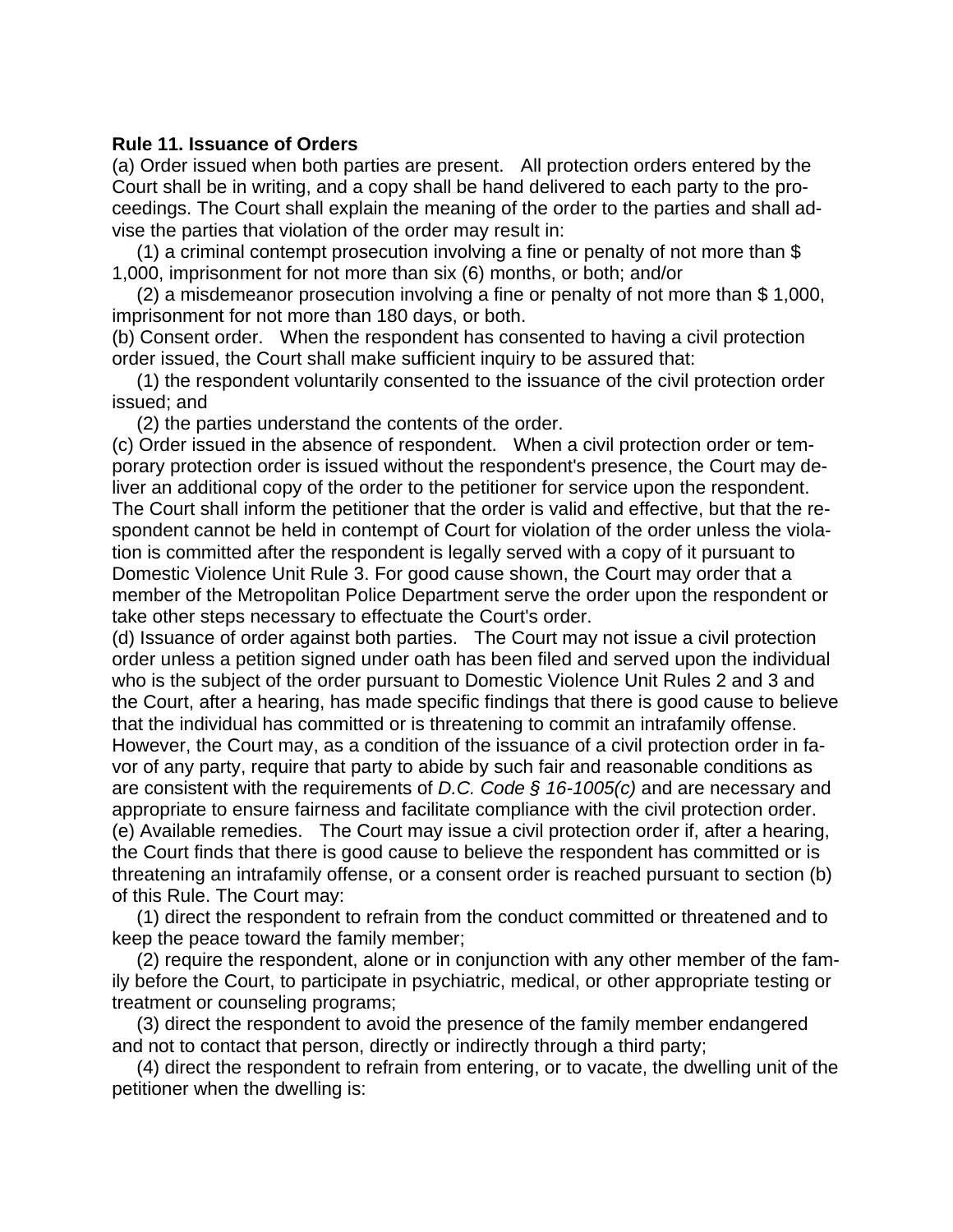(A) marital property of the parties, or

(B) jointly owned, or

(C) owned, leased, or rented by the petitioner individually, or

 (D) jointly owned, leased, or rented by the petitioner and a person other than the respondent;

 (5) direct the respondent to relinquish the use of certain personal property owned jointly by the parties or owned by the petitioner individually;

(6) award temporary custody of a minor child of the parties;

 (7) determine visitation rights with appropriate restrictions to protect the safety of the petitioner and the minor children;

(8) award child support pursuant to the D.C. Child Support Guideline;

 (9) award monetary relief to the petitioner that is appropriate to the effective resolution of the matter, including but not limited to rent or mortgage payments and reimbursement for damaged property or medical bills;

(10) award litigation costs and attorney fees;

 (11) order the Metropolitan Police Department to take such action as the Court deems necessary to enforce its order; and

 (12) direct the respondent to perform or refrain from other actions as may be appropriate to the effective resolution of the matter.

(f) Duration and extension. A civil protection order shall be in effect for one (1) year unless the Court has provided for a lesser period of time. Upon written motion of any party to the original proceeding, the Court may extend, rescind or modify an order for good cause shown.

# **COMMENT**

The terms of any order against a respondent may require certain conduct and cooperation by the petitioner or members of the petitioner's family. In those situations in which the Court determines that full relief under this rule cannot reasonably be afforded without requiring more substantial conduct, the petitioner may be permitted to consent to issuance of an order against both parties. Section (e) tracks the language of *D.C. Code § 16-1005*.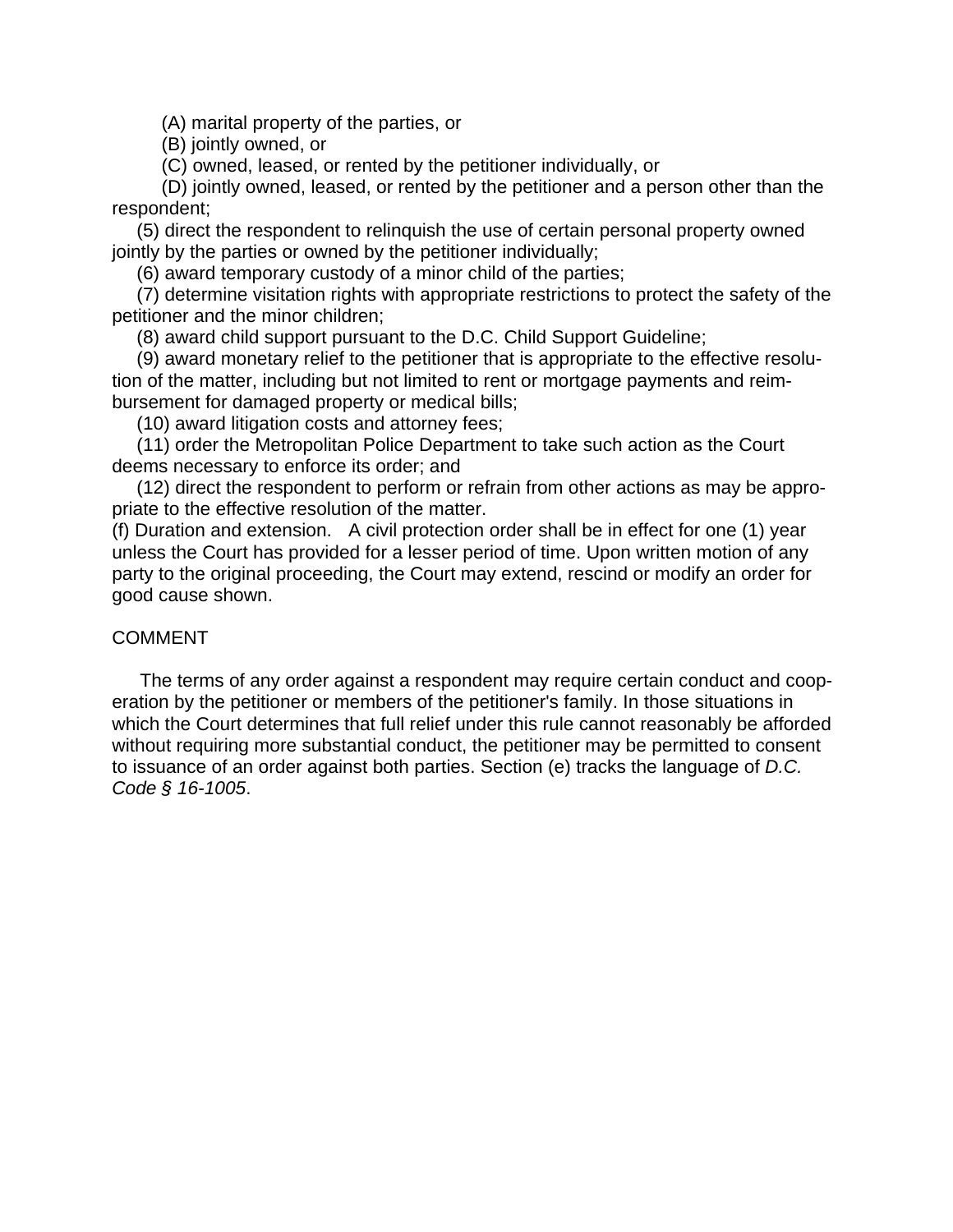## **Rule 12. Contempt**

(a) Definition. Criminal contempt is a violation of the law, a public wrong which is punishable by fine or imprisonment or both. Civil contempt is a sanction imposed by the court to enforce compliance with a court order or to compensate a party for losses or damages caused by noncompliance with a court order.

(b) In the presence of judge.

 (1) Summary contempt. Criminal contempt may be punished summarily if the judge certifies that he or she saw or heard the conduct constituting the contempt and that it was committed in the actual presence of the court. The order of contempt shall recite the facts and shall be signed by the judge and entered on the record.

 (2) Failure to appear. Willful failure to appear after proper service or signed notice is punishable as contempt.

(c) Motion for civil contempt. A motion seeking civil contempt alleging one or more violations of a temporary protection order or civil protection order shall be filed and served pursuant to Domestic Violence Unit Rule 3.

(d) Motion to adjudicate criminal contempt. A motion requesting that the court order a person to show cause why she/he should not be held in criminal contempt for violation of a temporary protection order or civil protection order may be filed by an individual, Corporation Counsel or an attorney appointed by the Court for that purpose. The motion may be referred to the United States Attorney for potential prosecution. The Court may order the Metropolitan Police Department to deliver such motion and the order to appear personally, to the individual, or to the individual's dwelling house or usual place of abode, and may issue a judicial summons for the person to appear. In the alternative, the movant may serve the person pursuant to Domestic Violence Unit Rule 3(b). (e) Contempt hearing procedures.

 (1) Upon the filing of a motion pursuant to section (c) of this rule, the Clerk shall schedule a hearing within a reasonable period of time. Upon the filing of a motion pursuant to section (d) of this rule, the Clerk shall schedule a status hearing with fourteen (14) days. If counsel represents the movant the movant does not have to appear at the status hearing.

 (2) In criminal contempt proceedings the Court may appoint the movant Corporation Counsel or other attorney to prosecute the contempt charged. The Court shall give oral notice of the contempt charged in open court in the presence of the accused; upon the request of the movant, Corporation Counsel or an attorney appointed by the Court to prosecute the contempt, such notice shall be by an order to show cause. The notice shall state the essential facts constituting the criminal contempt charged. The Court shall appoint counsel for the accused pursuant to the Criminal Justice Act if the accused so qualifies or advise the accused of the right to representation by counsel, and set a date for ascertainment of counsel. The accused shall be released on conditions or detained as provided in *D.C. Code § 23-1321*, et seq., and the Superior Court Rules of Criminal Procedure.

 (3) If the accused requests a continuance, the judge may grant it based on any one or all of the following conditions:

 (A) that any existing temporary protection order or civil protection order be extended or modified;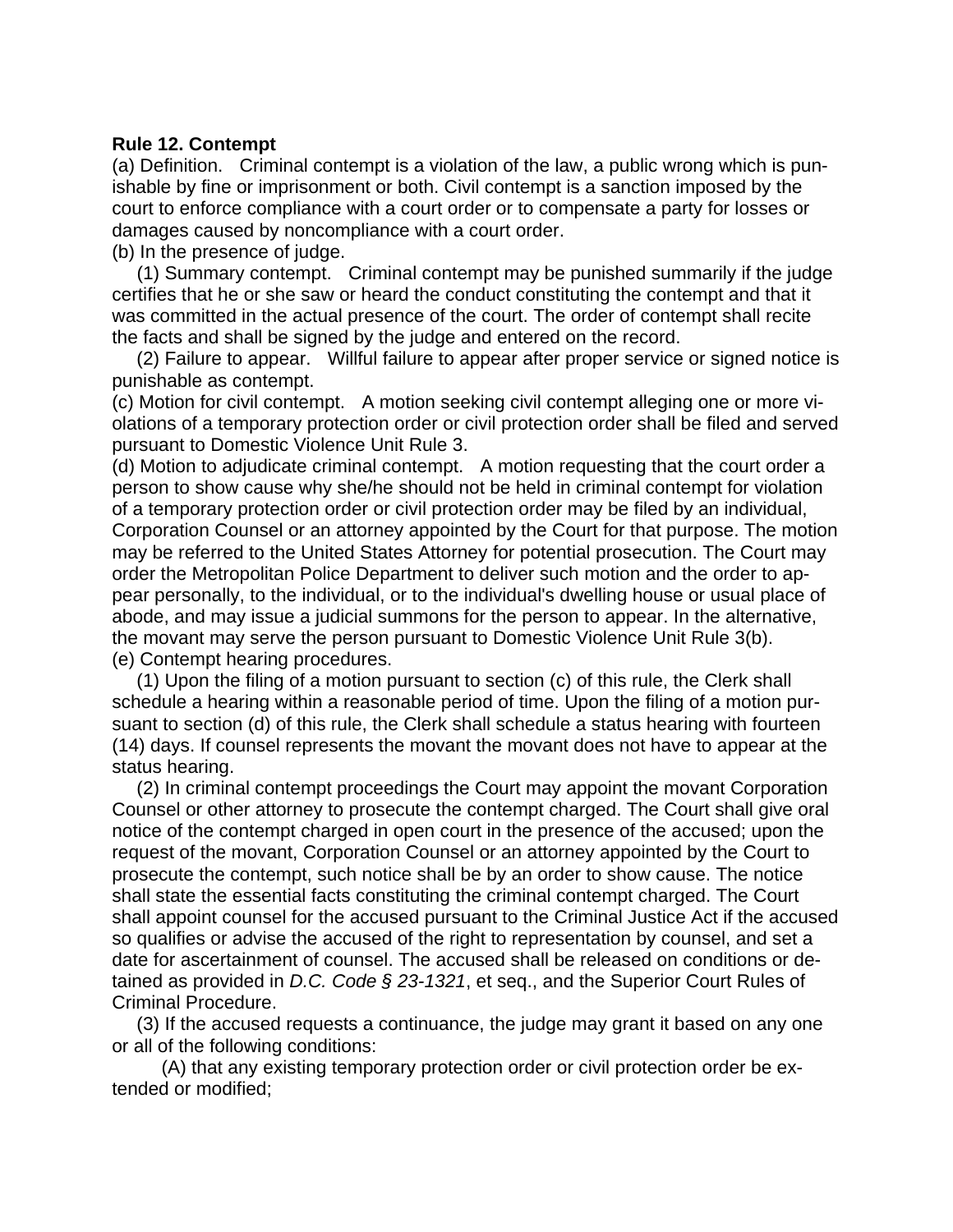- (B) such other conditions as will ensure the safety of the moving party; and
- (C) that the accused shall receive no further continuances.

 (4) Both parties have the right to present sworn testimony of witnesses and other evidence in support of or in opposition to the motion. The accused shall not be compelled to testify or to give evidence in a trial for criminal contempt.

# COMMENT

Enforcement by contempt is expressly authorized by *D.C. Code § 16-1005(f)*. The party alleged to be in contempt has no right to a jury trial under either the Constitution or the law of the District of Columbia as long as the penalty for such offense is not more than six months. Therefore, contempt proceedings may be heard by a single judge within the Domestic Violence Unit or Family Division, or may be certified to the Criminal Division for proceedings consistent with the above statute and this rule. The penalties prescribed for criminal contempt are set forth in *D.C. Code § 16-705*.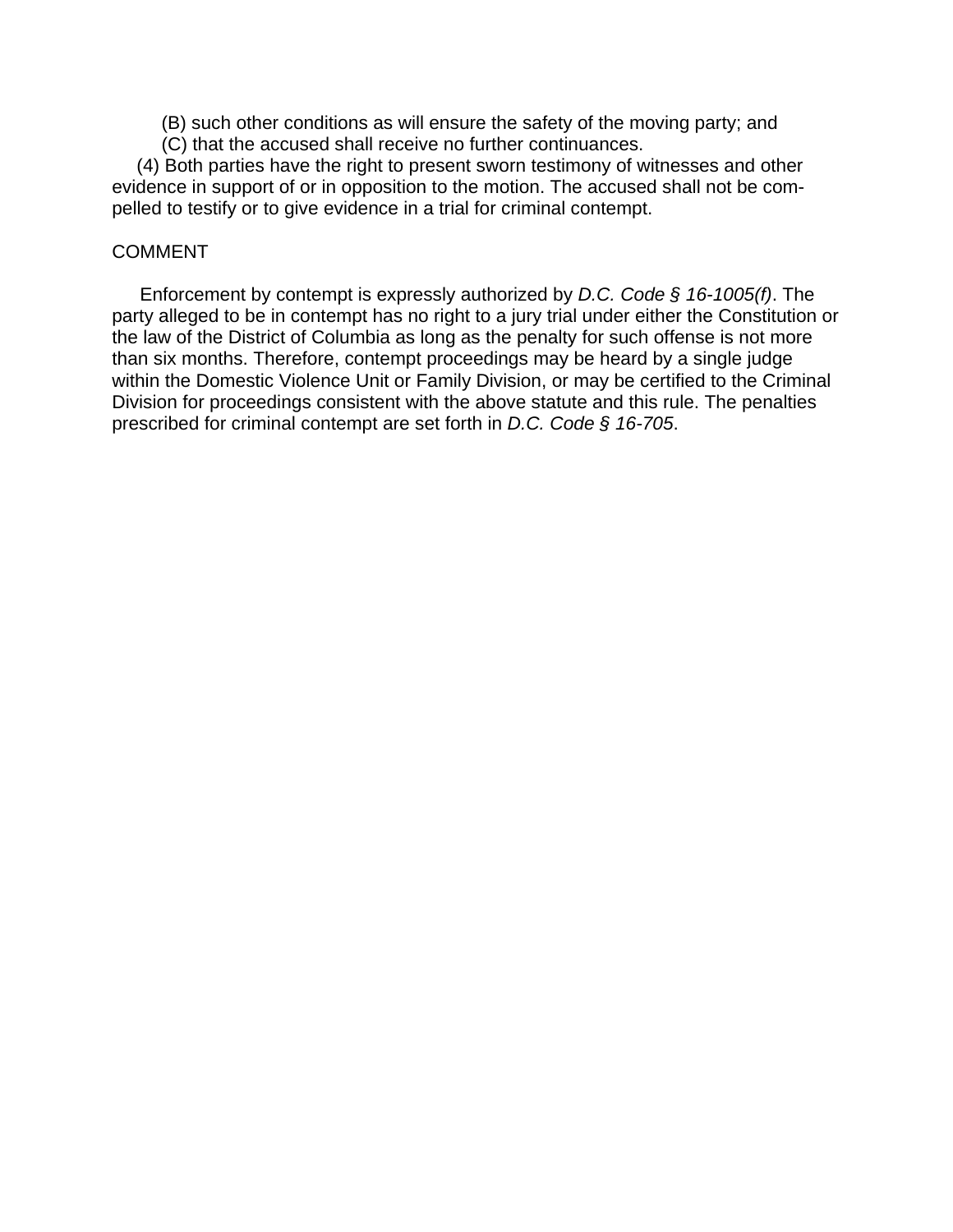# **Rule 13. Appeal**

(a) Appealable order. Any final order issued pursuant to *D.C. Code § 16-1005*, any order granting or denying extension, modification, or rescission of such order, or any adjudication of contempt shall be appealable to the District of Columbia Court of Appeals and shall be governed by the rules of that court.

 (1) A notice of appeal shall be filed within thirty (30) days after entry of any final order (e.g., a civil protection order, an order granting or denying modification or rescission, or an adjudication of contempt).

 (2) Upon a showing of excusable neglect, the Superior Court may extend the time for filing the notice of appeal by any party for a period not to exceed thirty (30) days from the expiration of the time prescribed in subparagraph (a)(1) of this rule. However, if such a request is made after the initial thirty (30) day period has expired, the request shall be made by motion, with notice to the other parties.

(b) Stay of order appealed from. The Court may stay its order pending appeal upon such terms and conditions as it deems proper only on written motion of the appellant, with notice to the appellee.